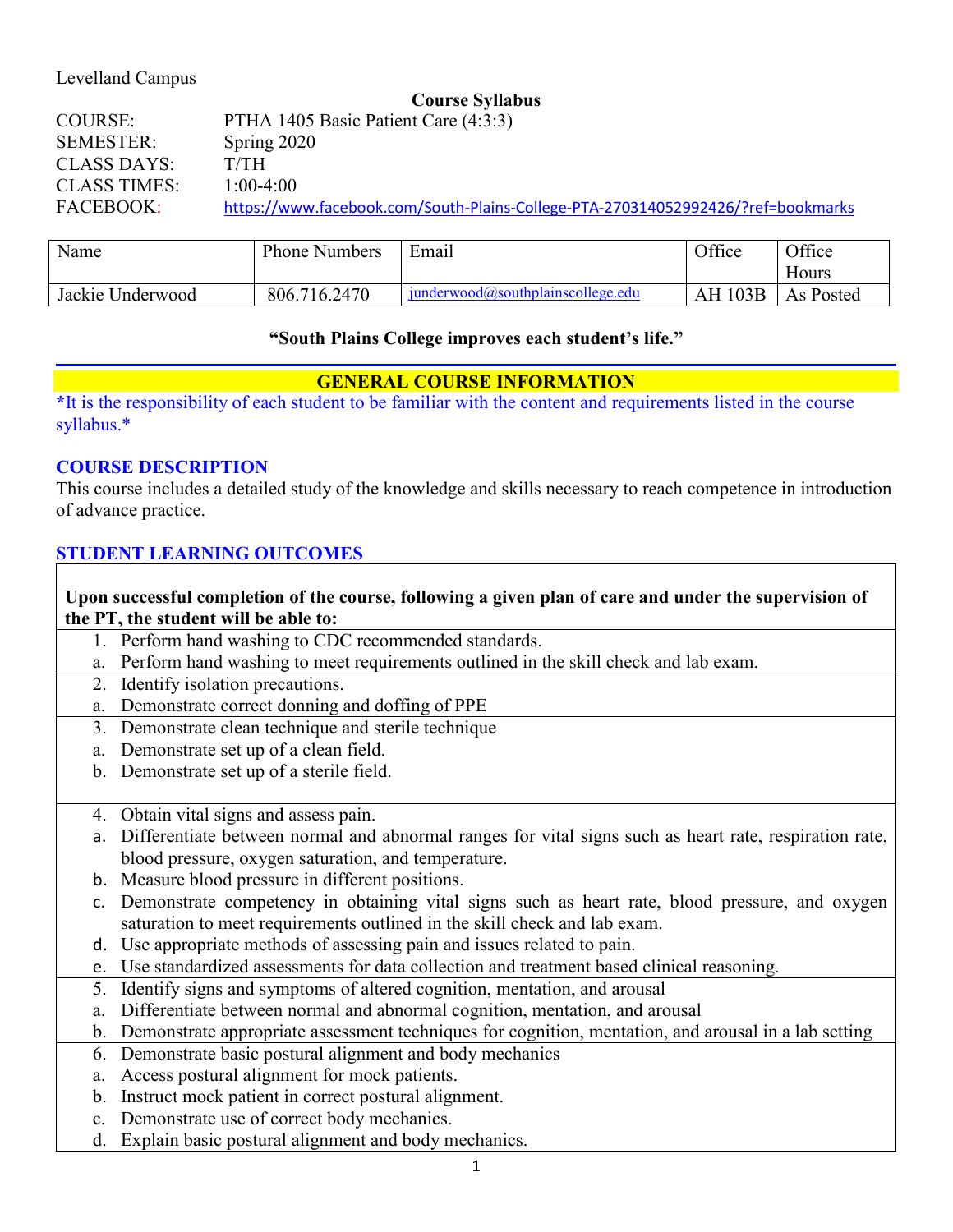- e. Differentiate between basic normal and abnormal postural alignment.
- f. Demonstrate competency related to body mechanics to meet requirements outlined in the skill check and lab exam.
- 7. Apply correct PROM techniques based on assigned case.
- a. Demonstration of correct PROM anatomical Planes based on diagnosis and time requirement.
- b. Demonstration of correct PROM D1-D2 PNF patterns based on diagnosis and time requirement.
- 8. Explain types of activities of daily living.
- 9. Educate mock patients on safe bed mobility.
- a. Describe complications related to immobility and the importance of a turning schedule.
- b. Demonstrate competency related to bed mobility to meet requirements outlined in the skill check and lab exam.
- c. Identify pressure relief positions.
- d. Recognize effect of patient cognition and mentation for patient education/understanding
- 10. Educate mock patients on safe transfers.
- a. Demonstrate the types of transfers.
- b. Demonstrate competency in transfers to meet requirements outlined in the skill check and lab exam.
- c. Recognize effect of patient cognition and mentation for patient education/understanding
- 11. Apply the principles of wound care.
- a. Demonstrate universal precautions and isolation categories.
- b. Describe the stages of wound healing.
- c. Identify factors that affect wound healing.
- d. Describe wound characteristics such as location, size, shape, bleeding, drainage, odor, depth, tunneling, and undermining
- e. Describe the purpose of grid measurement, wound tracing, and photographic record.
- f. Identify signs of infections.
- g. Describe the stages of pressure ulcers.
- h. Demonstrate competency in the application of appropriate wound care products for different types of wounds using aseptic techniques to meet requirements outlined in the skill check and lab exam.
- 12. Educate mock patients on the safe use of the appropriate type of wheelchair.
- a. Identify the parts and accessories of a wheelchair.
- b. Recognize the types of wheelchairs.
- c. Demonstrate the proper fitting of the wheelchair.
- d. Identify pressure relief devices for a given location of wound.
- e. Instruct mock patients in safe wheelchair mobility.
- f. Evaluate ease of use of wheelchairs for functional community mobility.
- g. Recognize effect of patient cognition and mentation for patient education/understanding
- 13. Educate mock patients on the safe use of the appropriate type of assistive device during gait.
- a. Recognize the types of assistive devices such as canes, walkers, and crutches.
- b. Ensure the proper fit of the assistive device.
- c. Instruct mock patients in the safe use of assistive devices by gait training using 3-point, 2-point, 4-point, swing-through, different weight bearing statuses, and uneven surfaces.
- d. Demonstrate competency in gait training to meet requirements outlined in the skill check and lab exam.
- e. Demonstrate competency in stair training with assistive devices to meet requirements outlined in the skill check and lab exam.
- f. Instruct mock patients in simulated toilet transfers with assistive devices.
- g. Describe the relationship of joint mechanics and physical principles to the application of assistive devices.
- h. Describe the postural alignment of mock patients during gait training.
- i. Recognize effect of patient cognition and mentation for patient education/understanding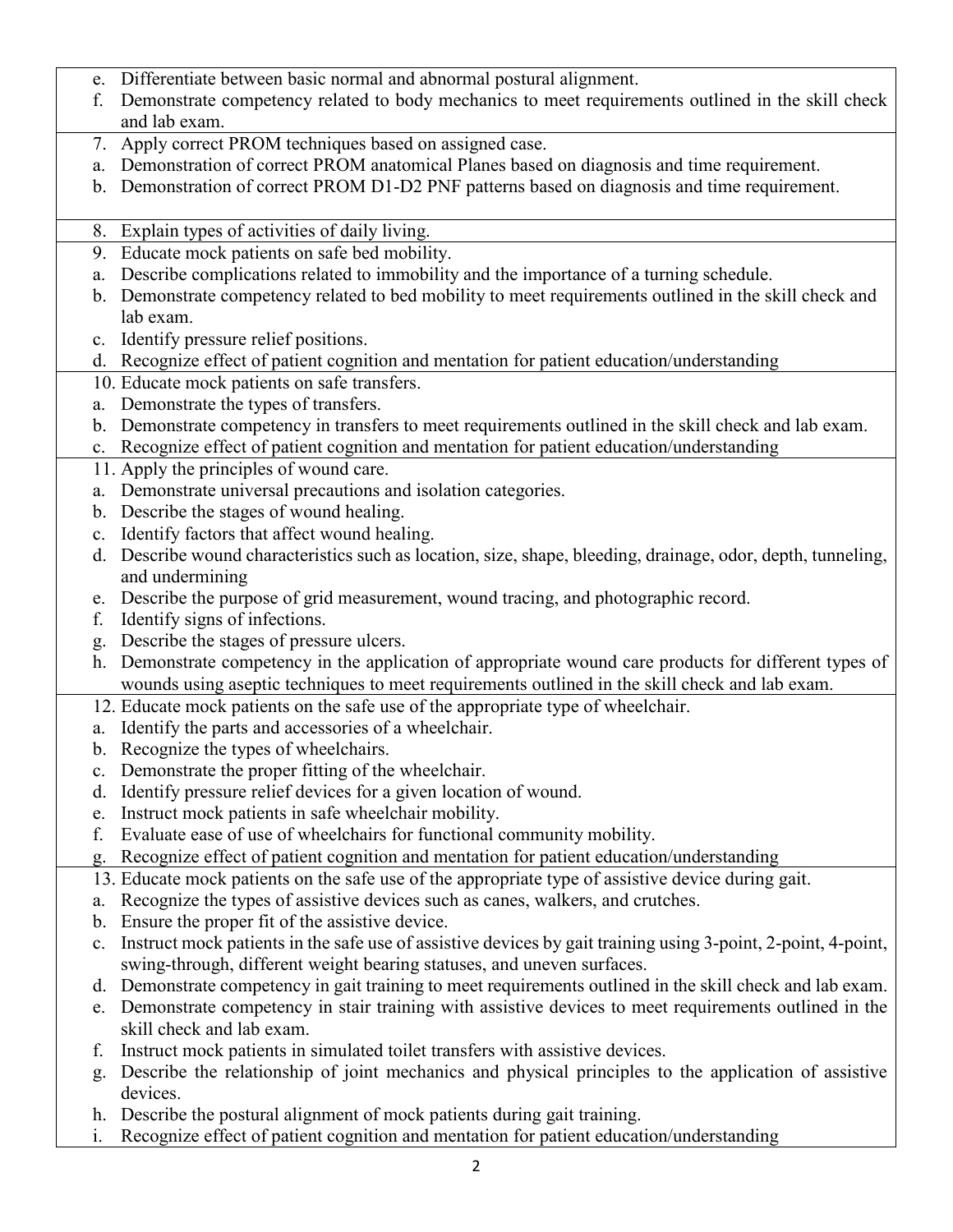- 14. Identify architectural barriers affecting functional mobility.
- a. Interview mock patients to identify potential environmental barriers in the home per the plan of care.
- b. Observe mock patients simulating safety in a home environment.
- c. Collect gait log and confidence scale information from mock patients.
- 15. Explain the use of basic pharmaceuticals and medical tests.
- a. Identify basic pharmaceuticals commonly used by physical therapy patients.
- b. Describe common laboratory tests.
- c. Explain common medical imaging including MRI, CT, ultrasound, and X-ray tests.
- 16. Explain outcome assessment related to course content.
- a. Identify equipment and resources necessary for discharge in provided patient care scenarios.
- b. Provide appropriate input to the supervising physical therapist about outcomes.
- 17. Practice generic abilities related to course content. *(Generic Abilities adapted from the Physical Therapy Program, University of Wisconsin-Madison, May et al. Journal of Physical Therapy Education, 9:1, Spring, 1995.)*
- *a. Commitment to Learning* Demonstrate the ability to self-assess, self-correct, and self-direct. Identify needs and sources of learning. Seek new knowledge and understanding.
- *b. Interpersonal Skills* Demonstrate the ability to interact effectively with patients, families, colleagues, other health care professionals, and the community. Demonstrate the ability to effectively deal with cultural and ethnic diversity issues.
- *c. Communication Skills* Demonstrate the ability to communicate effectively (i.e., speaking, body language, reading, writing, and listening) for a varied audiences and purposes.
- *d. Effective Use of Time* Demonstrate the ability to obtain maximum benefit from a minimum investment of time and resources.
- *e. Use of Constructive Feedback* Demonstrate the ability to identify sources and seek out feedback and to effectively use and provide feedback for improving personal interaction.
- *f. Problem-Solving* Demonstrate the ability to recognize and define problems, analyze data, develop and implement solutions, and evaluate outcomes.
- *g. Professionalism* Demonstrate the ability to exhibit appropriate professional conduct and to represent the profession effectively.
- *h. Responsibility* Demonstrate the ability to fulfill commitments and to be accountable for actions and outcomes.
- *i. Critical Thinking* Demonstrate the ability to question logically; to recognize and differentiate facts, illusions, assumptions, and hidden assumptions; and to distinguish the relevant from the irrelevant.
- *j. Stress Management* Demonstrate the ability to identify sources of stress and to develop effective coping behaviors.
- *k.* Use a SOAP note format to document lab skills.
- 18. Describe basic concepts related to the APTA *Guide to Physical Therapist Practice*.
- a. Integrate basic concepts presented in the APTA *Guide to Physical Therapist Practice* related to course content.
- b. Identify the parameters of the scope of practice of the PTA related to course content.

# **COURSE OBJECTIVES -**

At the completion of this course the student will have the cognitive, psychomotor, and affective competencies

- 1. Perform hand washing to CDC recommended standard.
- 2. Identify isolation precautions.
- 3. Demonstrate clean technique and sterile technique.
- 4. Obtain vital signs and assess pain.
- 5. Identify signs and symptoms of altered cognition, mentation, and arousal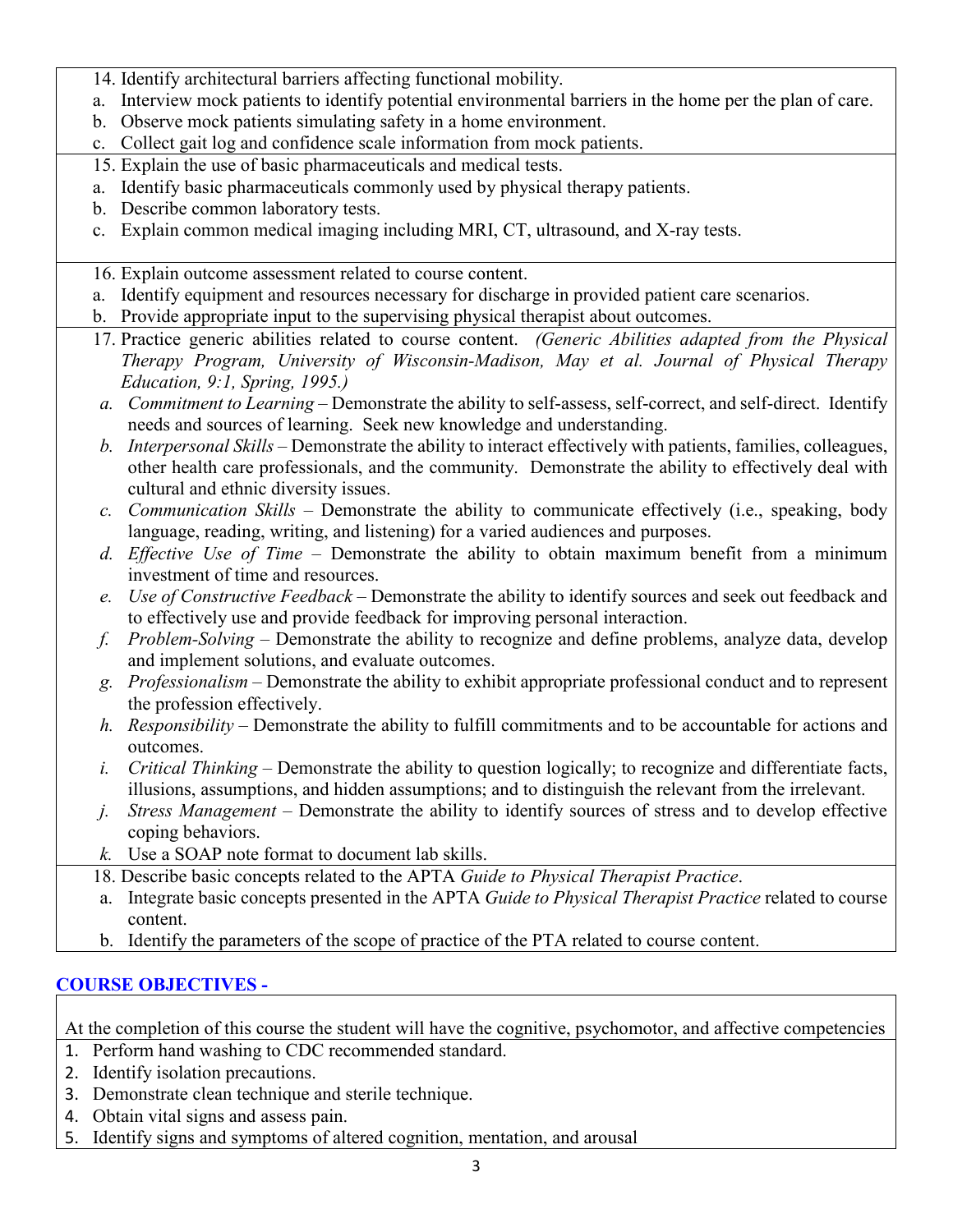- 6. Demonstrate basic postural alignment and body mechanics.
- 7. Apply correct PROM techniques based on assigned case.
- 8. Explain activities of daily living.
- 9. Educate mock patients on safe bed mobility.
- 10. Educate mock patients on safe transfers.
- 11. Apply the principles of wound care.
- 12. Educate mock patients on the safe use of the appropriate type of wheelchair.
- 13. Educate mock patients on the safe use of the appropriate type of assistive device.
- 14. Identify architectural barriers affecting functional mobility.
- 15. Explain the use of basic pharmaceuticals and medical tests.
- 16. Explain outcome assessment related to course content.
- 17. Demonstrate generic abilities related to course content.
- 18. Describe basic concepts related to the APTA *Guide to Physical Therapist Practice.*

## **EVALUATION METHODS**

Computer-based exams, written exams, written assignments, quizzes, and other projects as assigned.

## **ACADEMIC INTEGRITY**

It is the aim of the faculty of South Plains College to foster a spirit of complete honesty and a high standard of integrity. The attempt of any student to present as his or her own any work which he or she has not honestly performed is regarded by the faculty and administration as a most serious offense and renders the offender liable to serious consequences, possibly suspension.

**Cheating** - Dishonesty of any kind on examinations or on written assignments, illegal possession of examinations, the use of unauthorized notes during an examination, obtaining information during an examination from the textbook or from the examination paper of another student, assisting others to cheat, alteration of grade records, illegal entry or unauthorized presence in the office are examples of cheating. Complete honesty is required of the student in the presentation of any and all phases of coursework. This applies to quizzes of whatever length, as well as final examinations, to daily reports and to term papers.

**Plagiarism** - Offering the work of another as one's own, without proper acknowledgment, is plagiarism; therefore, any student who fails to give credit for quotations or essentially identical expression of material taken from books, encyclopedias, magazines and other reference works, or from themes, reports or other writings of a fellow student, is guilty of plagiarism.

## **BLACKBOARD**

## **Blackboard is an e-Education platform designed to enable educational innovations everywhere by connecting people and technology. This educational tool will be used in this course throughout the semester.**

## **FACEBOOK**

The PTA program has a Facebook page at [https://www.facebook.com/South-Plains-College-PTA-](https://www.facebook.com/South-Plains-College-PTA-270314052992426/?ref=bookmarks)

[270314052992426/?ref=bookmarks](https://www.facebook.com/South-Plains-College-PTA-270314052992426/?ref=bookmarks) In addition to the South Plains College website; this Facebook page will be used to keep students up-to-date on program activities, weather delays, South Plains College announcements and will help with program recruitment. "Liking" the South Plains College PTA Facebook page is not mandatory, nor are personal Facebook accounts, in order to access this page.

## **SCANS and FOUNDATION SKILLS**

Refer also to Course Objectives. Scans and Foundation Skills attached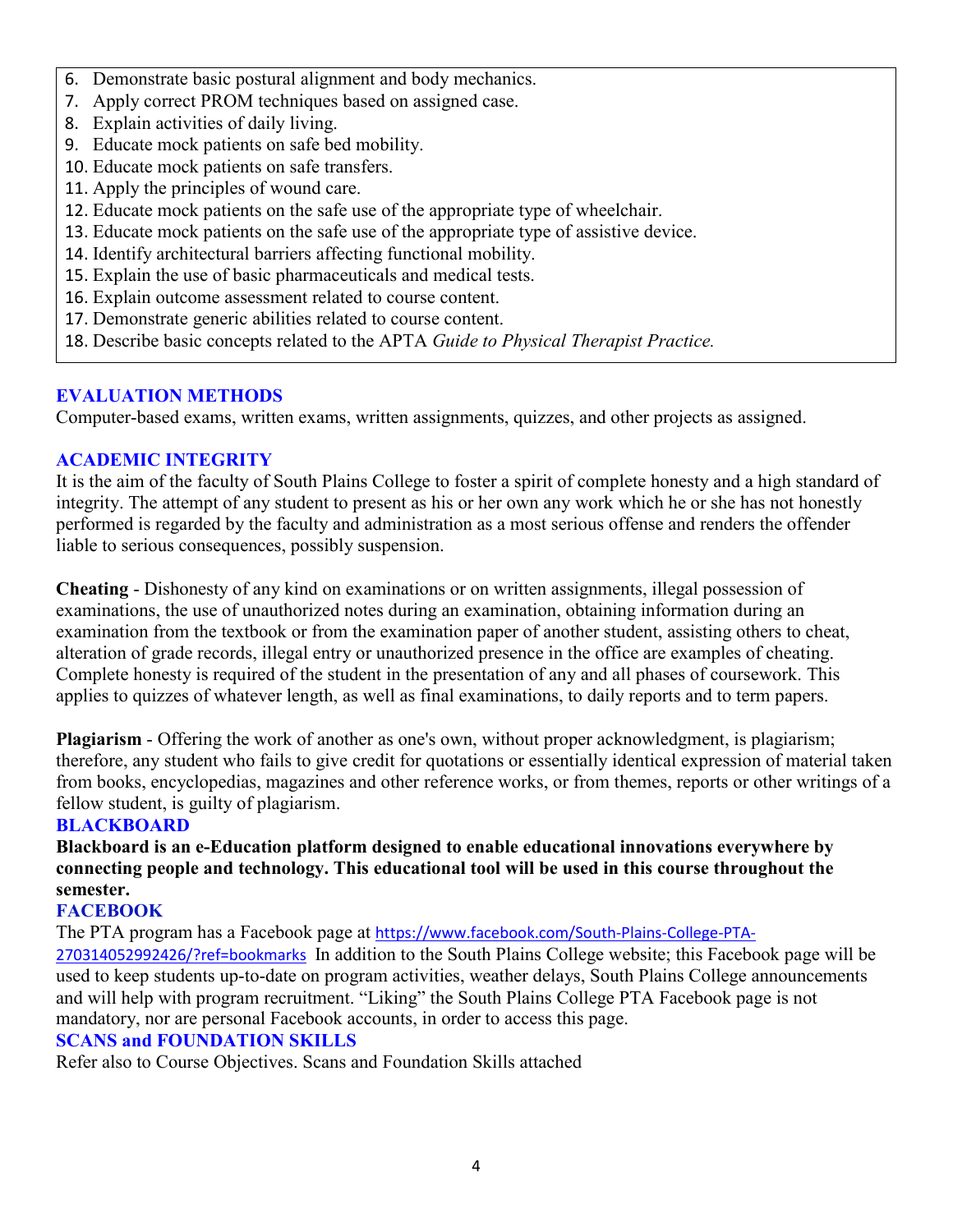### **SPECIFIC COURSE INFORMATION**

#### **TEXT AND MATERIALS**

#### **Required Materials:**

Students must have internet access and an internet browser and MS Office. If you do not have a computer with a modem at home, you can access South Plains College's Computer Lab. Jessica Tucker ext. 2180  $jetucker@southplain scollege.edu$  will be your tech support contact for Blackboard.

#### **Text Books**:

| Physical Therapy Clinical Handbook for PTA |               |                   | Required [Repeated in all |
|--------------------------------------------|---------------|-------------------|---------------------------|
| (3rd Ed.)                                  | Kulinski      | 978-1-284-10556-8 | Program courses]          |
| Fundamentals of Test and Measures for the  |               |                   | Required [Repeated in all |
| <b>PTA</b>                                 | Fruth/Fawcett | 978-1-284-14713-1 | Program courses]          |
|                                            | Johansson &   |                   |                           |
| Mobility in Context Second Edition         | Chinworth     | 978-0-8036-5817-2 | Required                  |

#### **ADDITIONAL CLASSROOM ITEMS**

Students should come to class prepared with pens, pencils, and a spiral notebook for taking notes or completed quizzes or assignments in class. Students should be prepared to take notes over lecture material if they choose. Students may use laptop computers or other sources of technology to take notes if desired.

### **ATTENDANCE POLICY (\*READ CAREFULLY)**

#### **Class Attendance**

Students are expected to attend all classes in order to be successful in a course. The student may be administratively withdrawn from the course when absences become excessive as defined in the course syllabus.

When an unavoidable reason for class absence arises, such as illness, an official trip authorized by the college or an official activity, the instructor may permit the student to make up work missed. It is the student's responsibility to complete work missed within a reasonable period of time as determined by the instructor. Students are officially enrolled in all courses for which they pay tuition and fees at the time of registration. Should a student, for any reason, delay in reporting to a class after official enrollment, absences will be attributed to the student from the first class meeting.

Students who enroll in a course but have "Never Attended" by the official census date, as reported by the faculty member, will be administratively dropped by the Office of Admissions and Records. A student who does not meet the attendance requirements of a class as stated in the course syllabus and does not officially withdraw from that course by the official census date of the semester, may be administratively withdrawn from that course and receive a grade of "X" or "F" as determined by the instructor. Instructors are responsible for clearly stating their administrative drop policy in the course syllabus, and it is the student's responsibility to be aware of that policy.

It is the student's responsibility to verify administrative drops for excessive absences through MySPC using his or her student online account. If it is determined that a student is awarded financial aid for a class or classes in which the student never attended or participated, the financial aid award will be adjusted in accordance with the classes in which the student did attend/participate and the student will owe any balance resulting from the adjustment.

(http://catalog.southplainscollege.edu/content.php?catoid=47&navoid=1229#Class\_Attendance)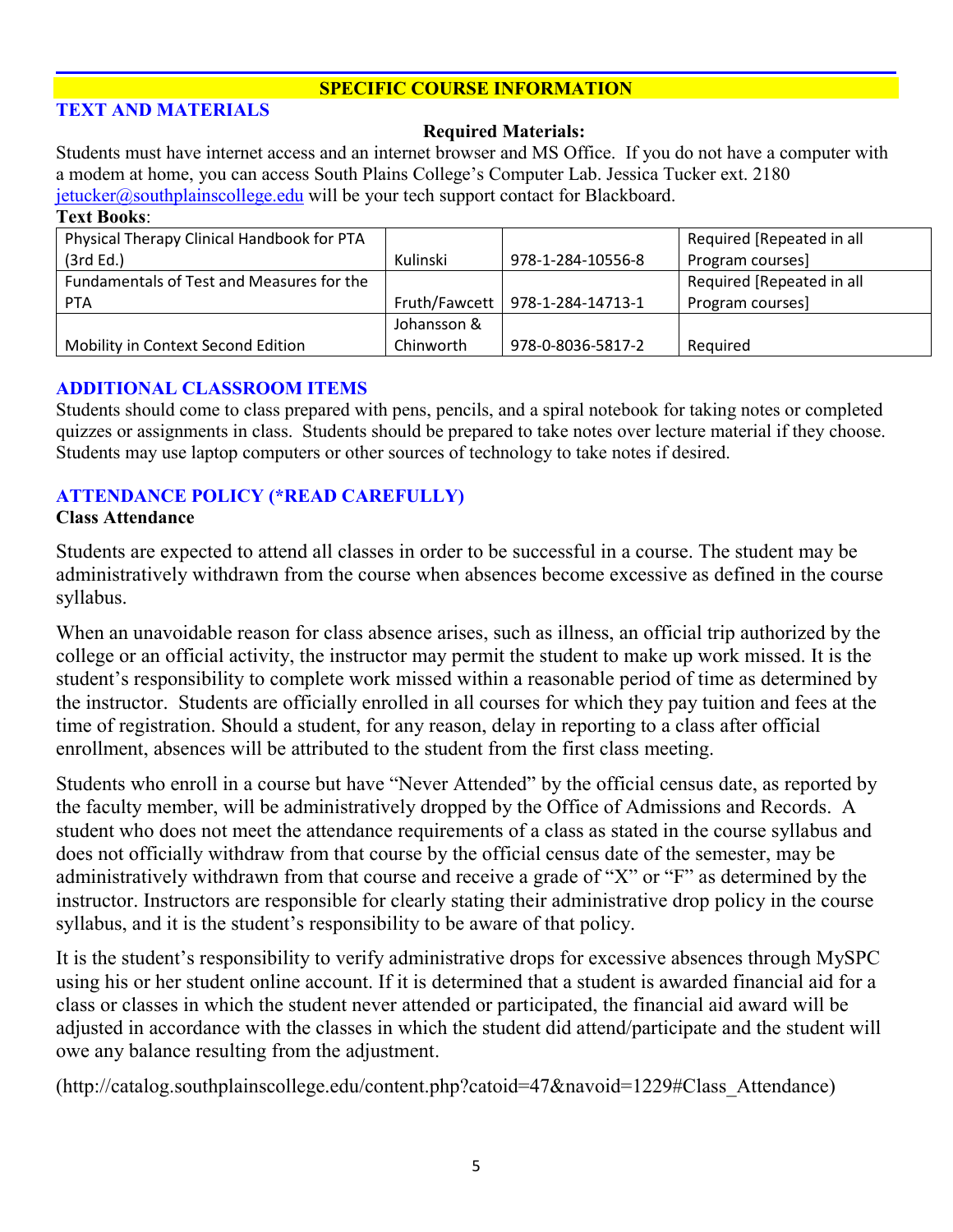#### **ASSIGNMENT POLICY**

All assignments must be completed by the assigned due date. Late and/or incomplete work will not be accepted and a grade of zero will be recorded. Assignments, quizzes, exams, and skills missed due to an unexcused absence may not be made up. Assignments are due by the assigned dates and times in Central Standard Time (CST) on the class schedule. Students should contact faculty prior to the due date and time if they anticipate material will be late. Please note contacting faculty will not guarantee the receipt of an extension for the assignment. Please allow enough time for preparation and submission of each assignment prior to the scheduled due date. Failure to complete any assignment by due date will result in professional standard point deductions on final grade.

Student must scan required documents before uploading into Blackboard. Scanners are located in the classroom and the video reviewing room. Students may also choose an app of choice (I-scan, etc.). Assignments must be uploaded as a PDF.

#### **COMPUTER USAGE**

As computer technology in the field of health occupations continues to become more popular, computers will be used in this course for several assignments. All students have access to computers and printers on the South Plains College campus. Students will be expected to utilize computers to access assignments and classroom resources. All registered students are supplied with a working email account from South Plains College. In order to take exams, students must have their username and password.

### **ALL STUDENTS ARE EXPECTED TO KNOW THEIR SPC STUDENT USERNAME AND PASSWORD.**

#### **COMPUTER LAB USAGE**

The computer lab(s) on any campus may be used by students during scheduled open hours or as assigned by an instructor. Printer paper will not be provided for students to print materials but students may seek assistance from faculty or staff to request lab paper from the college if needed. Lack of computer lab paper is not an excuse for not having homework assignments, skills lab sheets, or any other required documents. Students should come prepared for class.

#### **EXAMS**

The lecture exams will be administered via computer to prepare them for the NPTE-PTA exam. Possible pop quizzes will be handwritten which will encourage memory and mastery of the material. Additionally, many exam questions will be constructed in the same manner as NPTE-PTA, allowing students to prepare for that testing format.

#### **ASSESSMENT USED BUT NOT LIMITED TO:**

- 1. Lecture Exams
- 2. Mid Term and Final Lab Exams
- 3. Quizzes
- 4. Comprehensive final exam

### **COURSE GRADING**

Students will successfully complete clinical course PTHA 1301 with a grade of 75 % or higher. Students who fall below passing requirements will not be allowed to continue in the PTA program.  $A= 90-100\%$  $B = 80-89%$ 

### $C = 75 - 79\%$

## **BELOW 77% at midterm of the semester will result in the development of a learning contract and the student being responsible for meeting established goals**

The exam policy includes the following:

• Personal belongings are not allowed in the lab during testing.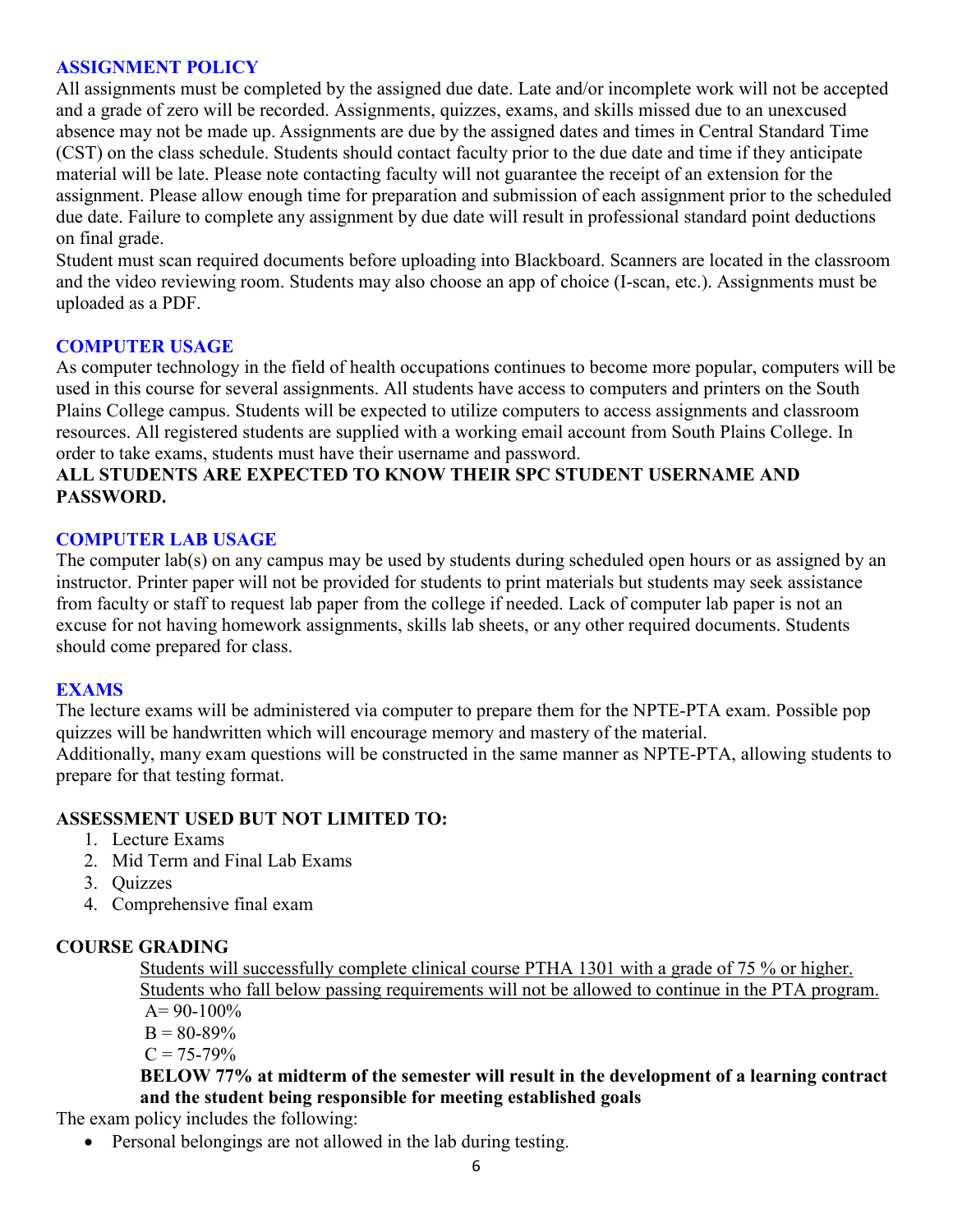- Pencils and scratch paper will be issued to students prior to exam. These items must be returned prior to exiting testing area.
- Cell phones and/or smart watches are not allowed in the lab during testing.
- Students must adhere to lab rules.
- Hats or hoodies may not be worn.
- Talking will not be permitted; questions will be answered by an instructor.
- Any action interpreted as cheating by facilitating instructor may result in immediate removal from testing lab, a zero recorded for the test grade and possible removal from SPC PTA program.

### **GRADING POLICY**

Grade will be arrived at through attendance, class participation, written assignments, and exams. Lab grades will be based on participation, assignments, and Lab Skills exam. Minimum passing grade for a skills exam is 75. All Critical Safety requirements must be successfully demonstrated on lab exams or the student will receive a failing grade on the exam.

Course grade is determined through attendance, class participation, written assignments, quizzes, exams, and lab Exams. Lab grades are based on participation, assignments, and Lab Skills exam. Minimum passing grade for a skills exam is 75. All Critical Safety requirements must be successfully demonstrated on lab exams or the student will receive a failing grade on the exam.

| <b>DATE</b> | <b>TOPIC</b>   | <b>TOPIC</b>                   | <b>READING</b>         | <b>ASSIGNMENTS</b>                             | <b>EXAMS</b>                      |
|-------------|----------------|--------------------------------|------------------------|------------------------------------------------|-----------------------------------|
|             | <b>Tuesday</b> | <b>Thursday</b>                |                        |                                                |                                   |
|             |                |                                | Exam 1- Feb 6          |                                                |                                   |
| WEEK1       | Introduction   | Mechanics of                   | Mobility In Context    | View Oxygen safety and                         | <b>Universal Precautions Quiz</b> |
| Jan 13-19   | Communication  | movement                       | Chapter 1<br>Chapter 2 | OSHA videos. Complete<br>Assessment for video. | due by Sunday 11:59 PM            |
|             | with patients  |                                |                        | Due Sunday Jan. 19th by                        |                                   |
|             |                |                                | Documentation          | 11:59PM                                        |                                   |
|             |                |                                | Module 1               |                                                |                                   |
| WEEK2       | Special        | Hand Washing                   | Mobility In Context    | <b>Begin Journal Entries</b>                   | Weekly Quiz Unit 1                |
| Jan 20-26   | Environments   |                                | Chapter 3              |                                                | First two attempts due by         |
|             | Lines/Tubes    |                                | Chapter 4              |                                                | Sunday 11:59 PM                   |
|             |                |                                |                        |                                                |                                   |
|             |                |                                | Documentation          |                                                |                                   |
|             |                |                                | Module 2               |                                                |                                   |
| WEEK3       | WC/Equipment   | <b>Body Mechanics</b>          | Mobility In Context    | Body mechanics, PPE and                        | Weekly Quiz Unit 1                |
| Jan 27-     | (AD)           | and                            | Chapter 13 pg 320-334  | hand washing skills checks                     | second 2 attempts                 |
| Feb.2       |                | Handwashing<br>skill checks    | & 367<br>Documentation | due this week<br><b>American Heart CPR</b>     | due by Sunday 11:59 PM            |
|             |                |                                | Module 3               | <b>Certification card due to</b>               |                                   |
|             |                |                                |                        | Jackie Thursday Jan 30,                        |                                   |
|             |                |                                |                        | 2020 1:00PM                                    |                                   |
| WEEK4       | Vital Signs    | Assessing                      | Mobility In Context    | Assign 2 due                                   | Weekly Quiz Unit 1                |
| Feb 3-9     |                | Cognition                      | Chapter 5              | Feb. 9th 11:59PM                               | third 2 attempts due by           |
|             |                | [Guest speaker]<br>$2:30-4:00$ | Documentation          |                                                | Sunday 11:59 PM                   |
|             |                |                                | Module 4               |                                                |                                   |
|             |                |                                | <b>Exam 2 March 5</b>  | <b>Lab Exam 1</b>                              |                                   |
|             |                |                                |                        | Feb. 26th                                      |                                   |
| WEEK5       | Positioning    | Lab                            | Mobility In Context    | Assign 3 due                                   | Weekly Quiz Unit 2                |
| Feb 10-16   | Draping        |                                | Chapter 7              | Feb. 16th 11:59PM                              | first 2 attempts due by           |
|             |                |                                |                        | VS skills check due this week                  | Sunday 11:59 PM                   |
|             |                |                                |                        | by Friday4:00PM                                |                                   |

#### Professionalism=  $10\%$  + Exam Total =85% + Written Assignments =5% =100%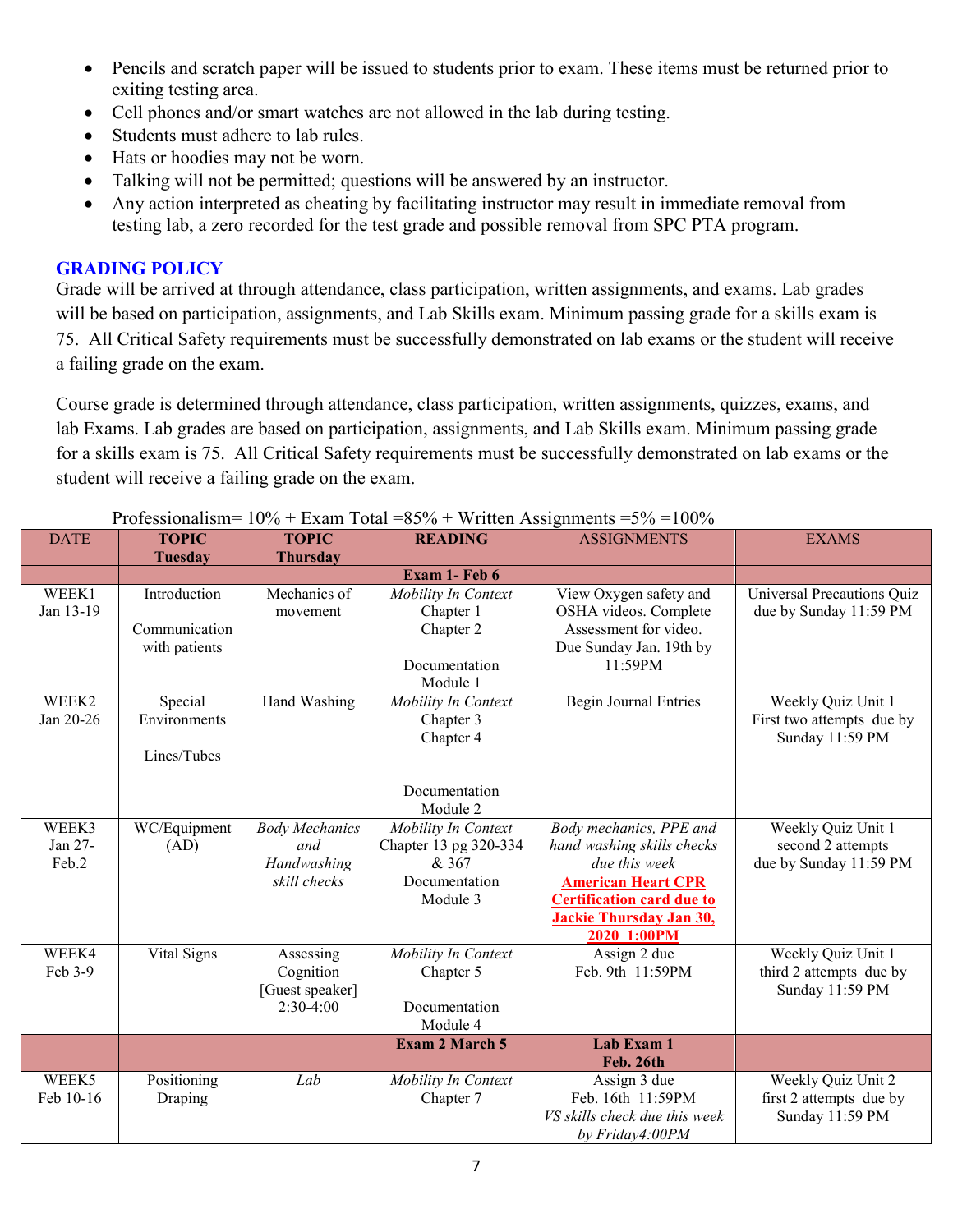| WEEK6<br>Feb 17-23           | <b>ROM</b><br><b>CPM</b>                                    | Lab                      | Mobility In Context<br>Chapter 9                   | Assign 4 due<br>Feb. 23th 11:59 PM                                                | Weekly Quiz Unit 2<br>second 2 attempts due by<br>Sunday 11:59 PM                           |
|------------------------------|-------------------------------------------------------------|--------------------------|----------------------------------------------------|-----------------------------------------------------------------------------------|---------------------------------------------------------------------------------------------|
| WEEK7<br>Feb 24-Mar.         | Lab Exam 1                                                  | Transfers                | Mobility In Context<br>Chapter 8, 10,11, and<br>12 | Positioning, Draping, and<br>PROM skills checks due this<br>week by Friday 4:00PM | Weekly Quiz Unit 2 Third 2<br>attempts due by<br>Sunday 11:59 PM<br>Lab Exam 1<br>Feb. 26th |
| WEEK8<br>March 2-8           | Transfers Cont.                                             | $\overline{Lab}$ Exam 1  | Mobility In Context                                | Transfer skills check due this<br>week by Friday 4:00PM                           |                                                                                             |
|                              |                                                             |                          | Exam 3 April 2                                     |                                                                                   |                                                                                             |
| WEEK9<br>March 9-15          | Mobility-WC                                                 | Mobility-Gait            | Mobility In Context<br>Chapter 13<br>Chapter 14    |                                                                                   | Weekly Quiz Unit 3 first<br>attempt due by Sunday<br>11:59 PM                               |
| <b>March 16-22</b>           | <b>Spring Break</b>                                         |                          | <b>Spring Break</b>                                |                                                                                   | <b>Spring Break</b>                                                                         |
| WEEK10<br><b>March 23-29</b> | Mobility-Gait                                               | Lab                      | Mobility In Context                                | WC and Gait skills check due<br>this week<br>Assignment 5<br>due 3/29 11:59 pm    | Weekly Quiz Unit 3 second<br>attempt due by Sunday<br>11:59 PM                              |
| WEEK11<br>Mar. 30-<br>Apr.5  | Bandaging,<br>Taping,<br>Lymph Edema                        | Lab                      | <b>Notes</b>                                       | Practice cases                                                                    | Weekly Quiz Unit 3 third<br>attempt due by Sunday<br>11:59 PM                               |
|                              |                                                             |                          | Exam 4 May 5                                       |                                                                                   | <b>Lab Exam</b><br><b>April 30, 2020</b>                                                    |
| WEEK12<br>April 6-12         | Wound Care<br>(Pam Yandell<br>PT)                           | Lab                      | <b>Notes</b>                                       | Basic dressing skill check<br>due this week                                       | Weekly Quiz Unit 4 first<br>attempt due by Sunday<br>11:59 PM                               |
| WEEK13<br>April 13-19        | Meds and test<br>Surgical<br>Precautions<br>THA precautions | Murderball View<br>Party | <b>Notes</b>                                       | Assignment 6<br>Video - Practice Case<br>Self - evaluation due Sunday<br>4/26     | Weekly Quiz Unit 4 second<br>attempts due by Sunday<br>11:59 PM                             |
| WEEK14<br>April 20-26        | <b>ADLs</b><br>Review Week                                  | Lab                      | <b>Notes</b>                                       | Murderball Assignment<br>Due 4/26 11:59                                           | Weekly Quiz Unit 4 third<br>attempts due by Sunday<br>11:59 PM                              |
| WEEK15<br>April 27-<br>May 3 | Final Exams                                                 |                          | Final Exams                                        | Final Exams-<br>Lab Exam April 30th                                               | Final Exams                                                                                 |
| Week16<br>May 4-8            | Journal Entries<br>are due 5/3 11:59                        |                          |                                                    |                                                                                   | Lab Exam Retakes<br><b>Final Exam May 5</b>                                                 |

Text Book and Supplies: *Mobility in Context Principles of Patient Care Skills Second Edition;* Johansson and Chinworth; ISBN 978-0-8036-5817-2

PTA Kit

#### CPR Certification- **\*\*\*\*\*\*The CPR Certification must be from AHA and valid through May 2021**.

Weekly Quiz Unitizes-you will have a total of 6 attempts for each Weekly Quiz Unit and the expectation is for you to be working on them throughout the unit covered so at least 2 attempts should be completed each week. The grades will be averaged for the unit and the 4 units scores will be averaged to create a "lecture" exam grade. The Weekly Quizzes will be timed and self-submit at the end of the time.

Journal Grades – Total of 14 weeks, 3 a week average = A [42+], 2 a week= B [28-41], 1 a week = C [14-26]. Below 14 will receive a 0 for journal grade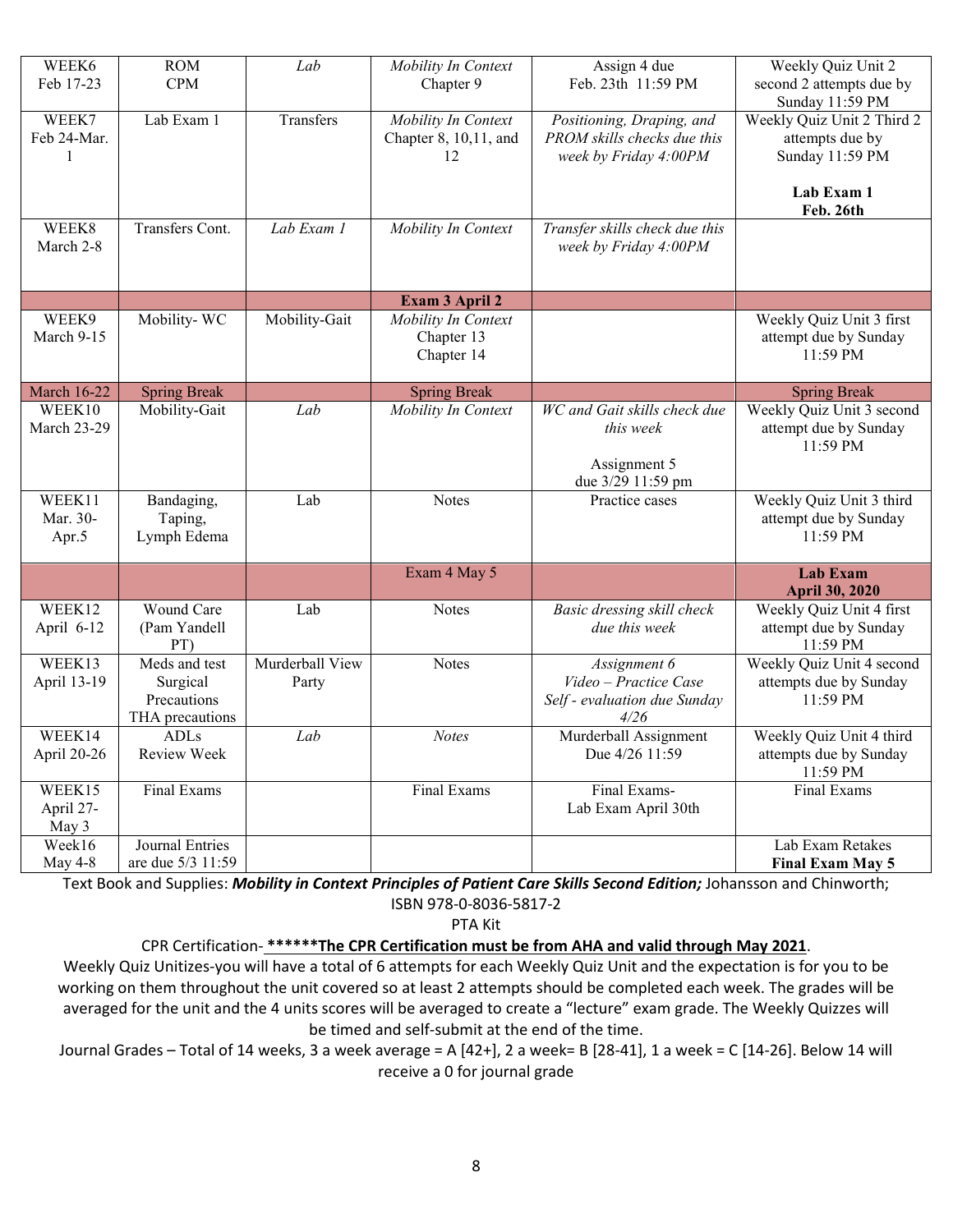#### **COMMUNICATION POLICY**

Electronic communication between instructor and students in this course will utilize the South Plains College "My SPC" and email systems. I will utilize text messaging and you may communicate with me this way also. The instructor will not initiate communication using private email accounts. Students are encouraged to check SPC email on a regular basis each week of class. Students will also have access to assignments, web-links, handouts, and other vital material which will be delivered via the classroom website. Any student having difficulty accessing the classroom website or their email should immediately contact their instructor for direction. The instructor will work with any student to ensure the student has access to a computer on campus and can obtain the needed class content that is located on the course website.

#### **CAMPUS CARRY**

Campus Concealed Carry - Texas Senate Bill - 11 (Government Code 411.2031, et al.) authorizes the carrying of a concealed handgun in South Plains College buildings only by persons who have been issued and are in possession of a Texas License to Carry a Handgun. Qualified law enforcement officers or those who are otherwise authorized to carry a concealed handgun in the State of Texas are also permitted to do so. Pursuant to Penal Code (PC) 46.035 and South Plains College policy, license holders may not carry a concealed handgun in restricted locations. For a list of locations, please refer to the SPC policy at:

[\(http://www.southplainscollege.edu/human\\_resources/policy\\_procedure/hhc.php\)](http://www.southplainscollege.edu/human_resources/policy_procedure/hhc.php)

Pursuant to PC 46.035, the open carrying of handguns is prohibited on all South Plains College campuses. Report violations to the College Police Department at 806-716-2396 or 9-1-1.

#### **PREGNANCY ACCOMMODATIONS STATEMENT**

If you are pregnant, or have given birth within six months, Under Title IX you have a right to reasonable accommodations to help continue your education. To activate accommodations you must submit a Title IX pregnancy accommodations request, along with specific medical documentation, to the Director of Health and Wellness. Once approved, notification will be sent to the student and instructors. It is the student's responsibility to work with the instructor to arrange accommodations. Contact Crystal Gilster, Director of Health and Wellness at 806-716-2362 or email  $cglister(\omega)$ southplainscollege.edu for assistance.

### **STUDENT CONDUCT**

Rules and regulations relating to the students at South Plains College are made with the view of protecting the best interests of the individual, the general welfare of the entire student body and the educational objectives of the college. As in any segment of society, a college community must be guided by standards that are stringent enough to prevent disorder, yet moderate enough to provide an atmosphere conducive to intellectual and personal development.

A high standard of conduct is expected of all students. When a student enrolls at South Plains College, it is assumed that the student accepts the obligations of performance and behavior imposed by the college relevant to its lawful missions, processes and functions. Obedience to the law, respect for properly constituted authority, personal honor, integrity and common sense guide the actions of each member of the college community both in and out of the classroom.

Students are subject to federal, state and local laws, as well as South Plains College rules and regulations. A student is not entitled to greater immunities or privileges before the law than those enjoyed by other citizens. Students are subject to such reasonable disciplinary action as the administration of the college may consider appropriate, including suspension and expulsion in appropriate cases for breach of federal, state or local laws, or college rules and regulations. This principle extends to conduct off-campus which is likely to have adverse effects on the college or on the educational process which identifies the offender as an unfit associate for fellow students.

Any student who fails to perform according to expected standards may be asked to withdraw. Rules and regulations regarding student conduct appear in the current Student Guide.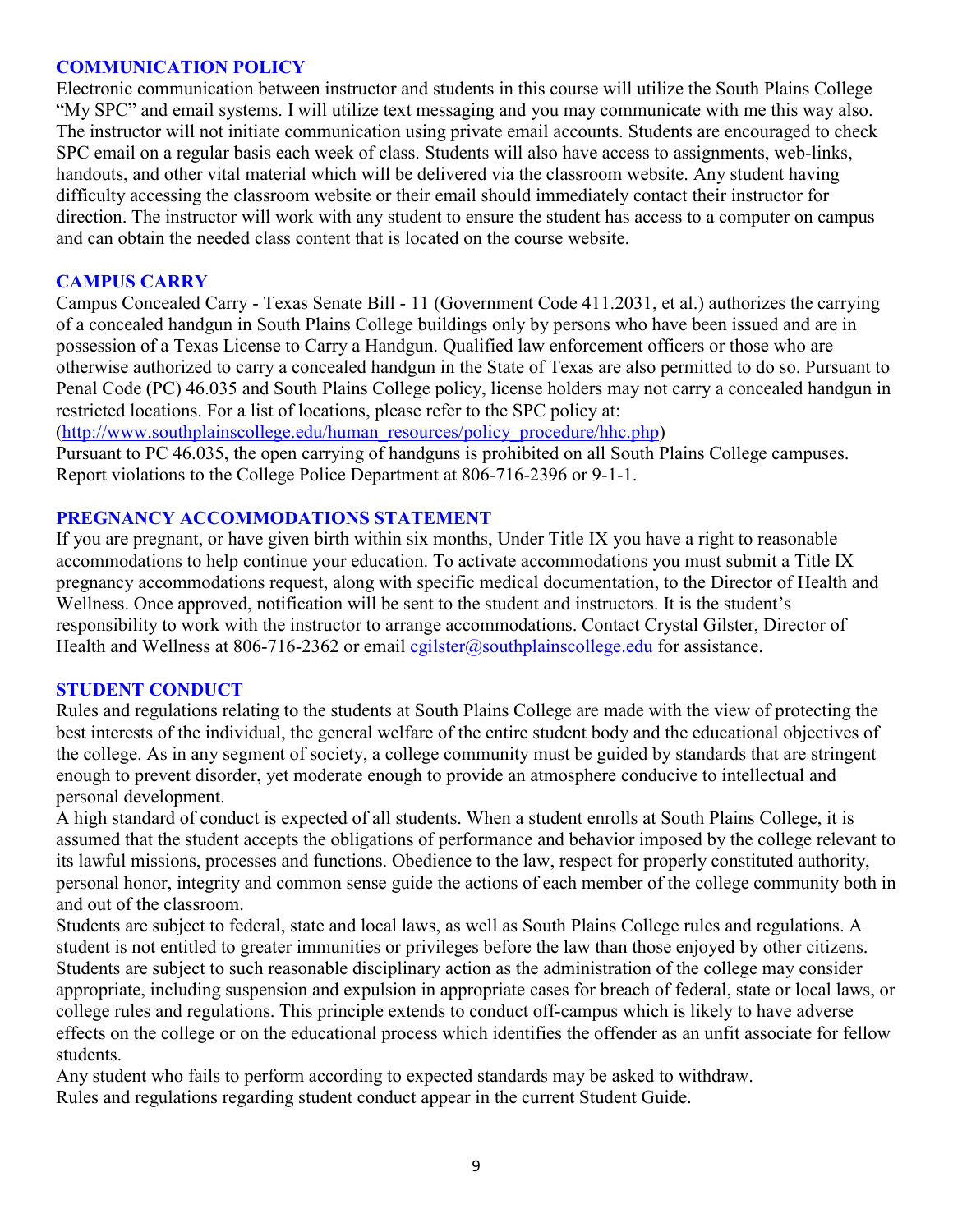### **SPECIAL REQUIREMENTS (\*Read Carefully)**

- Students must complete the acknowledging quiz found in the START Here folder on BlackBoard, that the student has read and understands the content of syllabus, program and clinical handbook, grievance policy, and appeals process.
- **These acknowledgements are due by Thursday of the first week of classes.**
- **Cell Phones** Cell phones are to be turned OFF or silenced during scheduled class periods. **Text messaging is not allowed during scheduled class/lab times.** Cell phones are to be used outside the classroom or lab only on designated breaks. Students are not allowed to have cell phones on their person during exams.
- **Class Dress Code –** Due to the environment of the scheduled lab dates, students are required to wear the following: Students are expected to follow the dress code as stated in the PTA student Handbook. You will need appropriate attire for lab.

### **COURSE DISCLAIMER**

**You may not apply what you are learning to the general public as you are a student PTA and are learning physical therapy techniques. You will be practicing these skills on each other when you are in lab under the course instructor's supervision. If you are presently working in a clinic you cannot practice these skills on patients. Once you have passed the class, you still cannot practice the acquired skills in a clinic. You will only be permitted to apply these skills to the general public under a clinical instructor's supervision once you begin your clinical internships.**

**Additionally, enrollment in this course does not guarantee a passing grade, successful completion of the PTA curriculum, or licensure.** 

Jackie Underwood PTA Program Director Associated Professor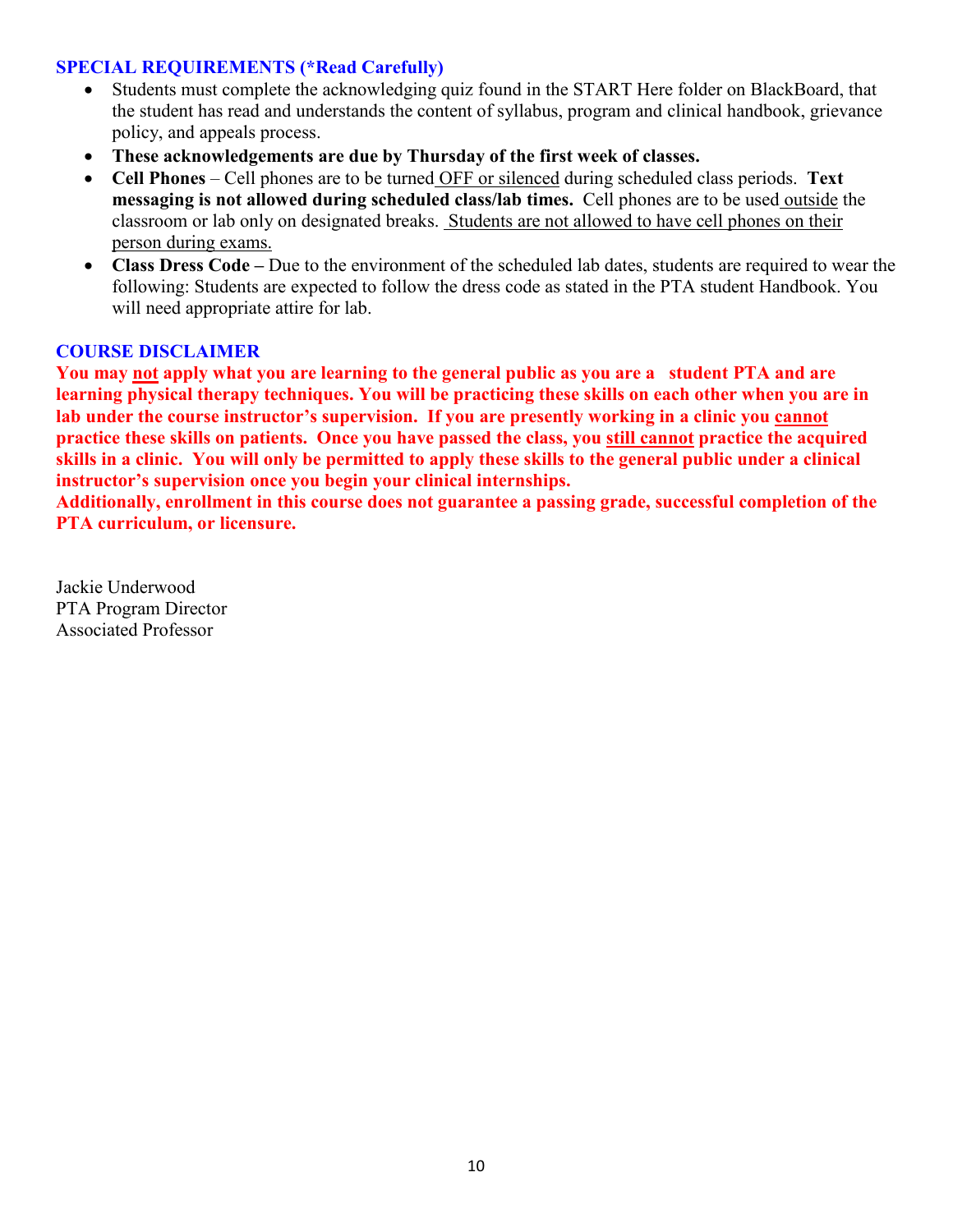### **ACCOMMODATIONS**

#### **DIVERSITY STATEMENT**

In this class, the teacher will establish and support an environment that values and nurtures individual and group differences and encourages engagement and interaction. Understanding and respecting multiple experiences and perspectives will serve to challenge and stimulate all of us to learn about others, about the larger world and about ourselves. By promoting diversity and intellectual exchange, we will not only mirror society as it is, but also model society as it should and can be.

#### **DISABILITIES STATEMENT**

Students with disabilities, including but not limited to physical, psychiatric, or learning disabilities, who wish to request accommodations in this class should notify the Disability Services Office early in the semester so that the appropriate arrangements may be made. In accordance with federal law, a student requesting accommodations must provide acceptable documentation of his/her disability to the Disability Services Office. For more information, call or visit the Disability Services Office at Levelland Student Health & Wellness Center 806-716-2577, Reese Center (also covers ATC) Building 8: 806-716-4675, Plainview Center Main Office: 806-716-4302 or 806-296-9611, or the Health and Wellness main number at 806-716-2529.

#### **FOUNDATION SKILLS**

**BASIC SKILLS–Reads, Writes, Performs Arithmetic and Mathematical Operations, Listens and Speaks** F-1 Reading–locates, understands, and interprets written information in prose and in documents such as manuals, graphs, and schedules.

F-2 Writing–communicates thoughts, ideas, information and messages in writing and creates documents such as letters, directions, manuals, reports, graphs, and flow charts.

F-3 Arithmetic–performs basic computations; uses basic numerical concepts such as whole numbers, etc.

F-4 Mathematics–approaches practical problems by choosing appropriately from a variety of mathematical techniques.

F-5 Listening–receives, attends to, interprets, and responds to verbal messages and other cues.

F-6 Speaking–organizes ideas and communicates orally.

#### **THINKING SKILLS–Thinks Creatively, Makes Decisions, Solves Problems, Visualizes and Knows How to Learn and Reason**

F-7 Creative Thinking–generates new ideas.

F-8 Decision-Making–specifies goals and constraints, generates alternatives, considers risks, evaluates and chooses best alternative.

F-9 Problem Solving–recognizes problems, devises and implements plan of action.

F-10 Seeing Things in the Mind's Eye–organizes and processes symbols, pictures, graphs, objects, and other information.

F-11 Knowing How to Learn–uses efficient learning techniques to acquire and apply new knowledge and skills. F-12 Reasoning–discovers a rule or principle underlying the relationship between two or more objects and applies it when solving a problem.

### **PERSONAL QUALITIES–Displays Responsibility, Self-Esteem, Sociability, Self-Management, Integrity and Honesty**

F-13 Responsibility–exerts a high level of effort and perseveres towards goal attainment.

F-14 Self-Esteem–believes in own self-worth and maintains a positive view of self.

F-15 Sociability–demonstrates understanding, friendliness, adaptability, empathy and politeness in group settings.

F-16 Self-Management–assesses self accurately, sets personal goals, monitors progress and exhibits selfcontrol.

F-17 Integrity/Honesty–chooses ethical courses of action.